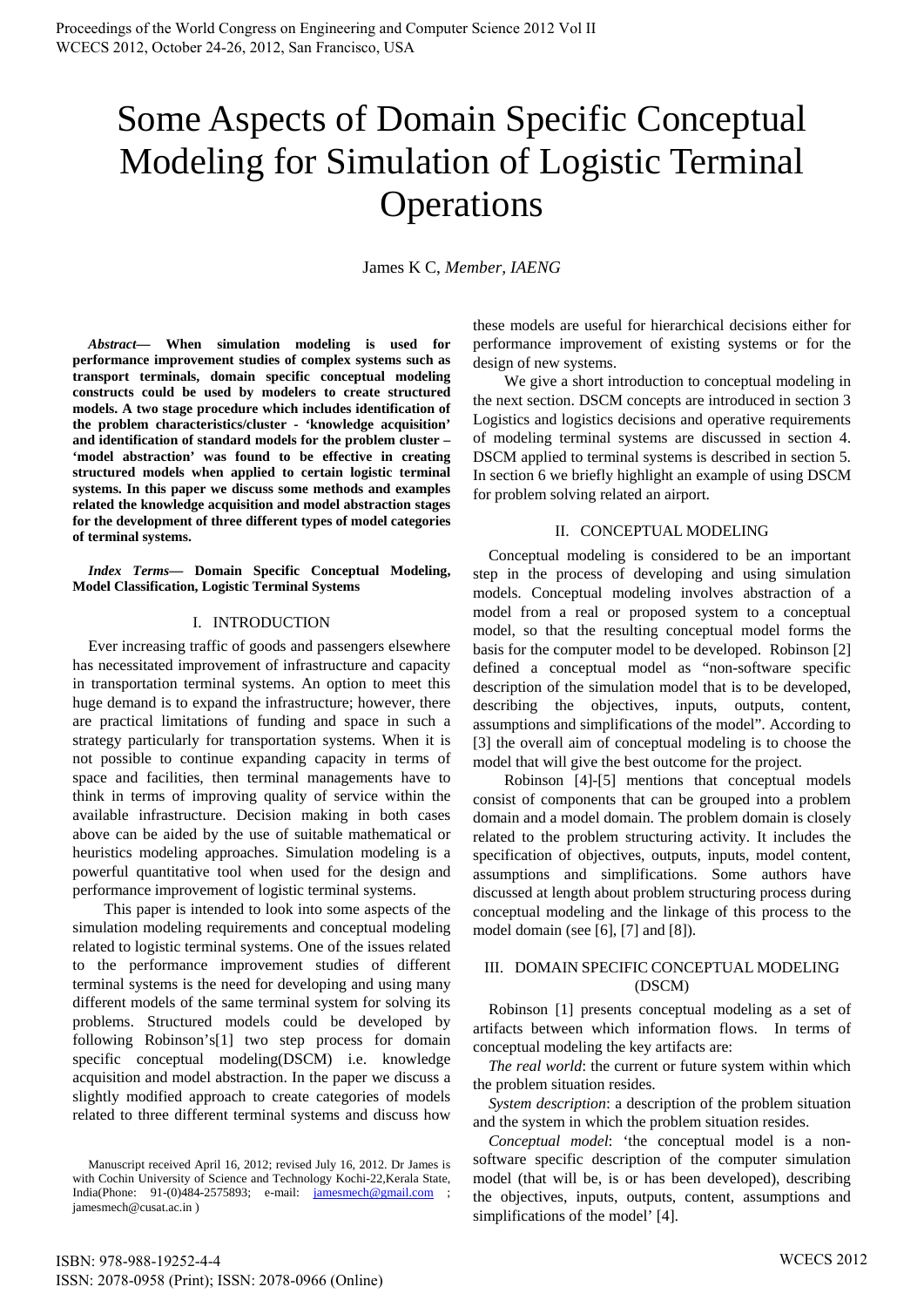Proceedings of the World Congress on Engineering and Computer Science 2012 Vol II WCECS 2012, October 24-26, 2012, San Francisco, USA

Apparently the system description and the conceptual model are not the same. The system description put together all information known about the system and hence belongs to the problem domain and it is almost certainly incomplete information. A process of knowledge acquisition extracts the information contained in the system description, during which a series of assumptions are likely to be made. The less that is known about the real system, the greater is the need to make assumptions. The conceptual model is a subset of the system description and expresses the content of the model and it belongs to the model domain. Again some process of model abstraction or simplification is required to obtain the information contained in the conceptual. Higher orders of abstraction imply that a greater number of simplifications have been made. It should be noted that whilst the system description and the conceptual model exist for every simulation study, they may not always be formally or explicitly expressed [4].

The description of conceptual modeling given above to all intents and purposes concentrates on generic concepts that could be applied to any modeling context. Our interest here, however, is on domain specific conceptual modeling (DSCM). As such, we wish to apply these concepts to a specific context. This should enable predefined constructs, specific to the context, to be developed and integrated into the conceptual modeling process. The aim, of course, is to enable appropriate conceptual models to be developed more quickly and more easily.

# *A. The need for DSCM and hence DSCM Repositories*

According to Balci et al [9] model reuse has been very difficult or in some cases impossible in the Modeling and Simulation (M&S) discipline. They describe how reuse can be accomplished by using a conceptual model (CM) in a community of interest (COI). M&S is commonly employed and reuse is critically needed by many COIs such as air traffic control, automobile manufacturing, ballistic missile defense, business process reengineering, supply chain management, telecommunications, and transportation.

Through communities of interest (COI) built around specific problem domains, subject matter experts would develop 'conceptual models'. Here a conceptual model is 'a repository containing high-level conceptual constructs and knowledge for a particular COI' [9]. We think the term community of interest (COI) is a bit confusing, as simulation as such could be applied only to specific problems or problem domains. Hence we prefer to use the term domain specific conceptual modeling (DSCM) rather COI. Literature is almost sparse on DSCM and hence there is a need for developing methodologies related to DSCM applicable in various problem domains. We develop this theme by describing conceptual model constructs for a specific problem domain, that of logistic terminal operations. A two stage process of knowledge acquisition related to problems, and problem domain and model abstraction is explained. In the next section some basics of logistic terminal operations are discussed.

## IV. LOGISTICS TERMINAL OPERATIONS

## *A. Logistics systems*

Logistics is concerned with the organization, movement and storage of material and people. A logistics system is made up of a set of *facilities* linked by *transportation services* [10]. Facilities are sites where materials are processed, e.g. manufactured, packaged, stored, sorted, sold or consumed. They include manufacturing and assembly centres, warehouses, distribution centres(DCs), transshipment points, transportation terminals, retail outlets, mail sorting centres, garbage incinerators, dump sites, etc.

# *B. Logistics terminals*

Logistics terminals are the nodes in transport networks between suppliers and customers; they bind together transport modes with different characteristics into a transport chain in order to meet the supplier's and the customer's demand for frequency and capacity in the flow.

Insufficiency of capacity of infrastructure, and unpredictability of arrival and service times (such as delay in train arrival, variability in train sizes, breakdowns, etc.), reduce the level of service. There are basically two ways to face this situation: either to improve operational methods to gain small improvement in the short term, and/or to invest in new facilities to create additional capacities in the long term. The later solution is usually much more expensive, so the analysis should begin by exhausting the former option. If the desired performance is not achieved, then the investment in new facilities should be considered.

# *C. Modeling of logistic terminal systems*

Logistics is an area where simulation studies have been commonly used for problem solving. This is evident from the large number of contributed papers in the sessions on Logistics, Transportation & Distribution Applications of the Winter Simulation Conferences. Modelling of transport terminals like rail yards, container terminals, airports etc have been extensively discussed in literature. Since literature is vast on different types of terminal systems, we present here only selected literature on three important types of terminal systems i.e. railway terminals, container terminals, and airport terminals. Discussions on various aspects of rail terminal models are found in [11], [12], [13], [14] and [15]. A detailed discussion and literature review on application of simulation for strategic, operational and tactical aspects of terminal management can be obtained in [16], [17] and [18]. Recent reviews on airport modeling literature can be found in [19], [20] and [21].

# *D. Operative requirements of modeling terminal systems*

In literature few discussions can be found on domain specifics simulations. Valentin and Verbraeck [22] defines the requirements for domain specific simulation environments as "the expectation from a domain specific simulation environment in its use and its ability to instantiate the model construct to represent particular systems".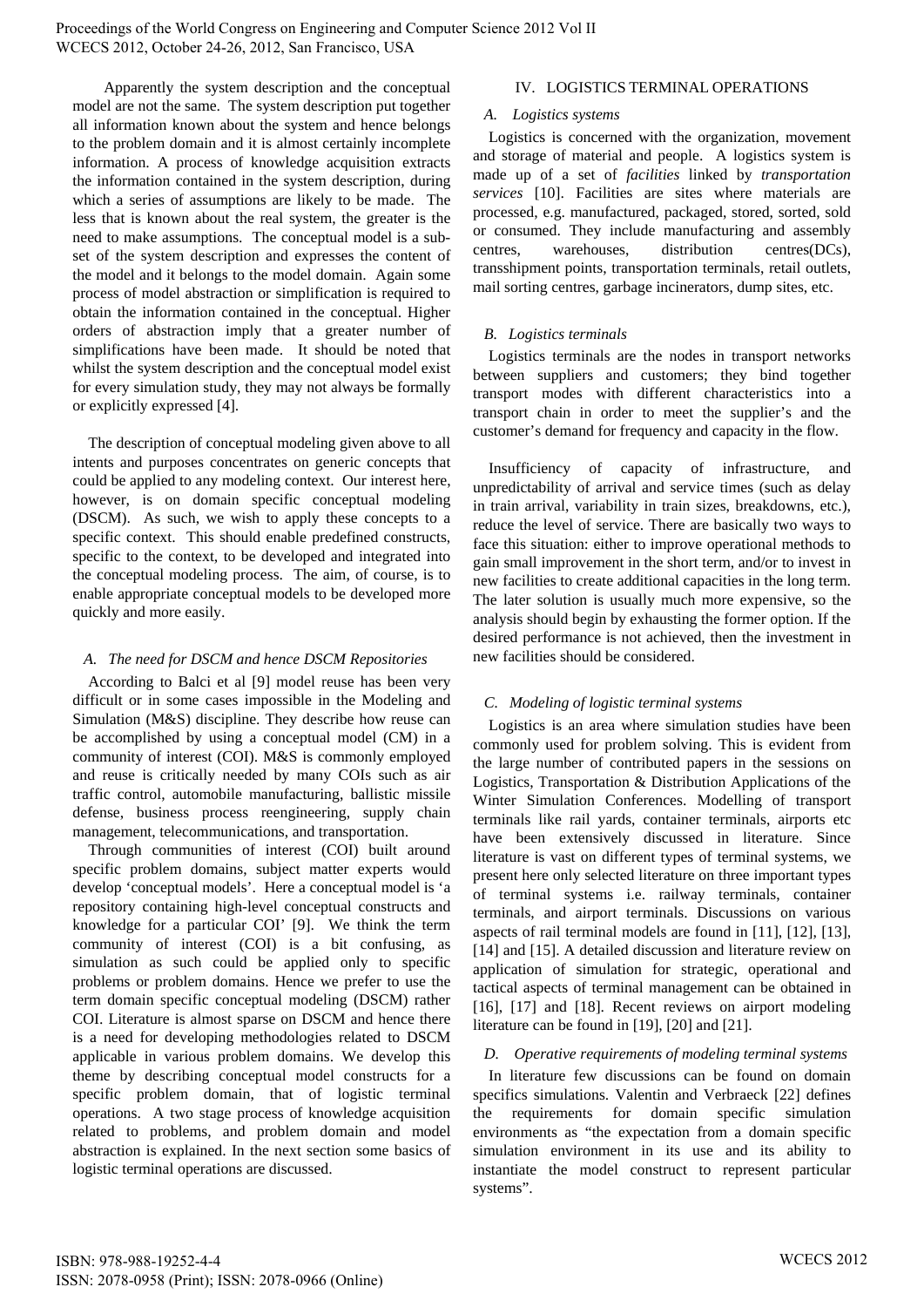Proceedings of the World Congress on Engineering and Computer Science 2012 Vol II WCECS 2012, October 24-26, 2012, San Francisco, USA

A terminal must be planned to ensure an acceptable level of service to its customers in terms of waiting times and turnaround times, and for this terminal managements have to take decisions on many issues related to long term, medium term and short term planning. Terminal operation involves interactions, for example, many container terminals- or at least the ones interested in simulation- are operating with several cranes on several ships concurrently, and probably at the same time they complete import and export operation with trucks and freight trains [23]. The simulation requirements of terminal systems have become complex due to the variety of issues the modelers have to answer. Bruzzone et al [24] mentions that the potential users of simulations can be divided in two categories: large operators and new subjects (related to multimodal container terminals).

Most of the traditional simulation packages normally support just operative short term terminal planning considering each task as a standalone procedure; like providing analysis and estimation related to a ship unloading/loading without considering interactions with other ships at the quay. Bruzzone et al [25] notes that the operative constraints for simulation models in this sector are very difficult to be satisfied by creating large full-scope simulators; so the emerging approach is to develop many different models, or to re-adapt the existing ones, that will be able to interact in a more general common framework.

## V. THE PROCESS FOR GENERATING A DSCM REPOSITORY FOR LOGISTIC TERMINAL SYSTEM MODELLING

In this section we detail a two stage process of developing a DSCM for logistic terminal systems. These steps are derived from our experience in developing simulation models of three different types of terminal systems [26]. These DSCM stages are

1. DSCM-Knowledge acquisition constructs: Identify problem types in the domain of interest

2. DSCM-Modeling constructs**:** Create a set of model abstractions

More details on these stages are given below

# *A. DSCM-Knowledge acquisition constructs*

Development of the conceptual model constructs for a specific problem domain first requires knowledge about the nature of the problems that could be addressed within that domain. For logistic terminal operations we find it helpful to classify problems as being strategic, tactical or operational (Table 1).

The second level of knowledge required is about the nature of the domain itself. This was achieved through a series of workshops with subject matter experts in which brain storming was used to identify key facilities and entities in terminal systems. Table 2 shows above for the case of an airport terminal. From this it was then possible to identify three levels of facility or entity that can be found in the airport terminal context: fixed facilities, variable facilities and transient entities (see Table 3).

TABLE 1: EXAMPLES OF DECISION PROBLEMS IN AIRPORT TERMINALS

| <b>Decision</b><br>level | <b>Decision Problems</b>                                                                              |  |  |  |  |
|--------------------------|-------------------------------------------------------------------------------------------------------|--|--|--|--|
| Strategic<br>level       | Effect of additional flights for runway<br>capacity expansion                                         |  |  |  |  |
|                          | Finding the number of parking bays                                                                    |  |  |  |  |
| <b>Tactical level</b>    | Finding the number of x-ray baggage<br>machines required                                              |  |  |  |  |
|                          | Estimation of maximum occupancy of<br>an area to determine heating/ventilation<br>system requirements |  |  |  |  |
| Operational<br>level     | Rearranging schedules/passenger<br>reporting times to level peak load                                 |  |  |  |  |
|                          | Deciding shift<br>timings, preparing<br>schedules                                                     |  |  |  |  |

TABLE 2: EXAMPLES OF FACILITIES/ENTITIES AND THEIR ATTRIBUTES IN AN AIRPORT TERMINAL

| <b>Facilities/Entities</b>  | <b>Attribute</b>   |  |  |
|-----------------------------|--------------------|--|--|
| Runway                      | Length<br>Type     |  |  |
|                             | Number             |  |  |
|                             | Repair/maintenance |  |  |
|                             | Position           |  |  |
| Parking bays                | Type               |  |  |
|                             | Number             |  |  |
|                             | Position           |  |  |
|                             | Repair/maintenance |  |  |
| Car Parking area            | Number(Capacity)   |  |  |
|                             | Position           |  |  |
| X-ray baggage checking      | Number(Capacity)   |  |  |
| equipment                   | Type               |  |  |
|                             | Position           |  |  |
| <b>Immigration Counters</b> | Number             |  |  |
|                             | Position           |  |  |
| Baggage conveyors           | Speed              |  |  |
|                             | Number             |  |  |
|                             | Position           |  |  |
| Flights                     | Number             |  |  |
|                             | Schedules          |  |  |
| Baggage                     | Number             |  |  |
|                             | Type               |  |  |
| Passengers                  | Type               |  |  |
|                             | Number             |  |  |
|                             | Baggage            |  |  |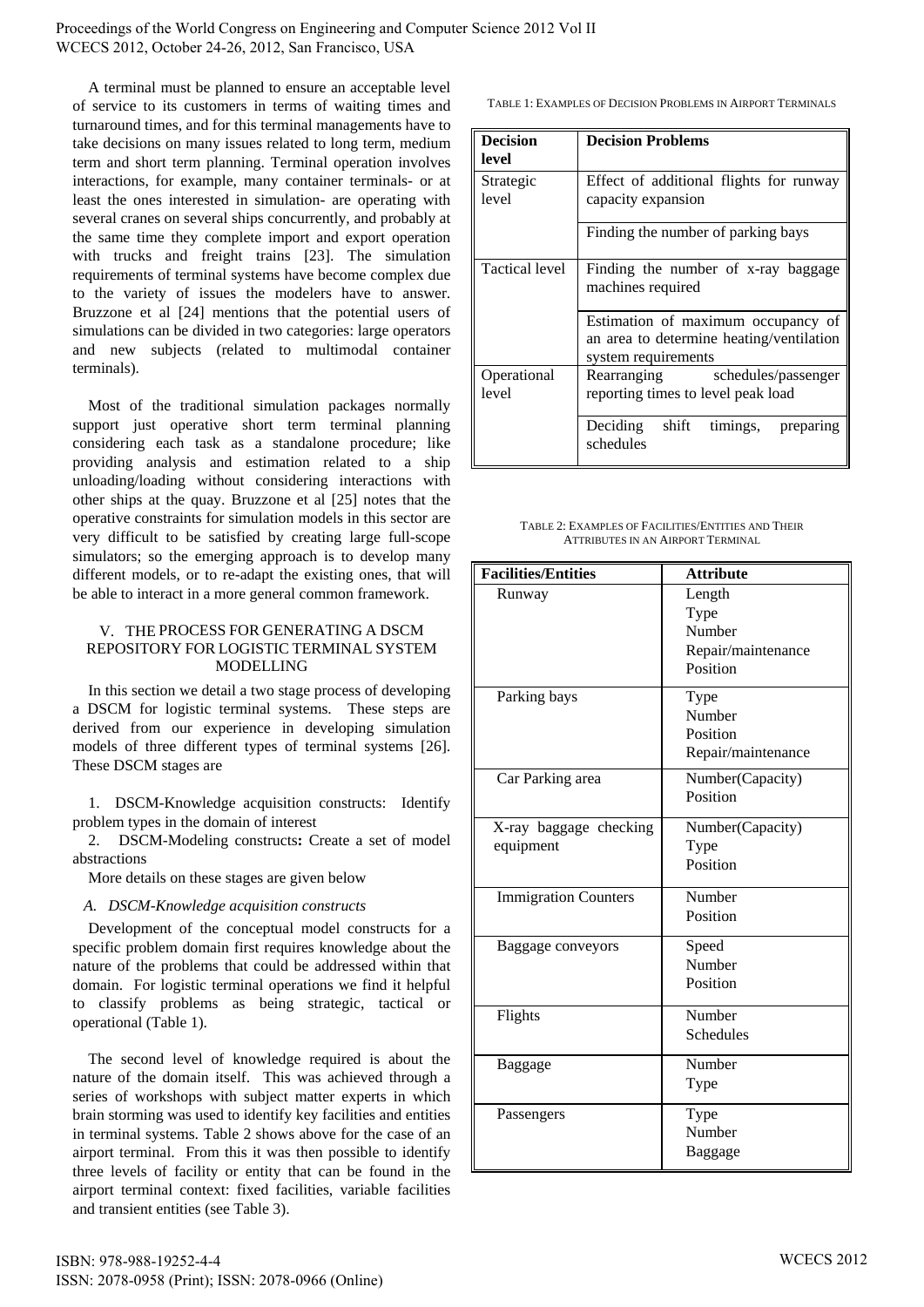| <b>Type of facility</b> | <b>Airport terminal</b>    |  |  |  |
|-------------------------|----------------------------|--|--|--|
| <b>Fixed facilities</b> | Runway                     |  |  |  |
|                         | Parking Bays               |  |  |  |
|                         | <b>Terminal Space</b>      |  |  |  |
| Variable                | X-ray machines             |  |  |  |
| <b>facilities</b>       | Check-in counters          |  |  |  |
|                         | <b>Passport Control</b>    |  |  |  |
|                         | <b>Immigration Control</b> |  |  |  |
|                         | Gates                      |  |  |  |
| <b>Transient</b>        | Passenger                  |  |  |  |
| entities(Flow           | Flights                    |  |  |  |
| items)                  | Baggage                    |  |  |  |

TABLE 3: EXAMPLES OF FIXED/VARIABLE FACILITIES AND TRANSIENTS IN AIRPORT TERMINALS

## *B. DSCM-Modeling constructs*

The DSCM constructs structured in the first phase detailed above can be further expanded to modeling constructs (while still remaining in CM phase). A repository of knowledge about the nature of the problems and the nature of the domain for logistic terminal operations is developed above. This repository can then be used to aid the identification of the appropriate conceptual model when a modeler is faced with a specific modeling problem. This can be achieved by identifying the nature of the problem and then using this as a basis for choosing the level of granularity at which to model the various facilities. It may be noted that there can be several configurations of each type models depending upon the type of specific problem under study and the level of details that can be included. CM tools such as include/exclude technique [2] can be used at this stage. Table 4 shows sample case for a component in airport model. We have developed three types of models (named FFF, VFF and TEF) based on the modeling constructs described above.

# *Strategic Focus = Fixed Facility Focus (FFF) Model*

The FFF Models were used to study problems of strategic nature; and when using such models for experimentation, all the entities i.e. fixed, variable and transient, were allowed to be changed in number.

# *Tactical Focus=Variable Facility Focus (VFF) Model*

In VFF Models, some restrictions were imposed for changing number and position of fixed facilities and only variable and transient entities were allowed to be changed in its number for experimentation. This resulted in models that were useful for the study of tactical decisions, such as that of varying the number of variable facility and changes in flow routes.

# *Operational Focus = Transient Entity Focus (TEF) Models*

The TEF models most accurately represented the actual system configuration and such models were used for studies related to changes in operational schedules.

TABLE 4: AN EXAMPLE OF INCLUDE/EXCLUDE TECHNIQUES

| Facility/     | <b>Characteristic</b>  | <b>INCLUDE/EXCLUDE</b> |         |         |
|---------------|------------------------|------------------------|---------|---------|
| Compone<br>nt |                        | <b>FFF</b>             | VFF     | TEF     |
| <b>Runway</b> | Number                 | Include                | Exclude | Exclude |
|               | Repair/mainten<br>ance | Exclude                | Exclude | Include |

 For the strategic decisions related to augmenting the fixed facilities, the tactical and operational issues resulting from corresponding changes in the configurations of the variable facilities and the time schedules of the transients needs to be addressed. Performance improvement of the existing system can be done by optimizing operational methods and schedules without changing fixed and variable facility configurations. But whenever the fixed and variable facility configurations require changes, the schedules of transient entities need to be reworked. FFF,VFF and TEF modeling constructs created during conceptual modeling are found to be useful in analyzing many actual problems mentioned in [27].

#### VI. CONCLUSIONS

This paper illustrates a useful framework for developing flexible simulations models solving different categories of problems in a problem domain. A two stage process for domain specific conceptual modeling (here for logistic terminals) i.e. knowledge acquisition constructs, domain knowledge constructs and model abstraction process is described in detail. Brainstorming combined with affinity diagrams are used to categorize problems and model elements; and CM tools such as include/exclude technique are used during conceptual modeling to develop three types of simulation models designated as Fixed Facility Focus models, Variable Facility Focus models and Transient Entity Focus models and mentioned how they are helpful to solve problems of strategic nature related to fixed facility, tactical issues related to variable facility and operational problems related to transients. Further research is required to extend the conceptual framework suggested for creating model categories to more cases in the field of Logistics and Manufacturing. It is also possible to find out and develop better tools for domain specific conceptual modeling.

#### ACKNOWLEDGMENTS

The author is grateful to Prof Stuart Robinson for some tips regarding DSCM procedure.